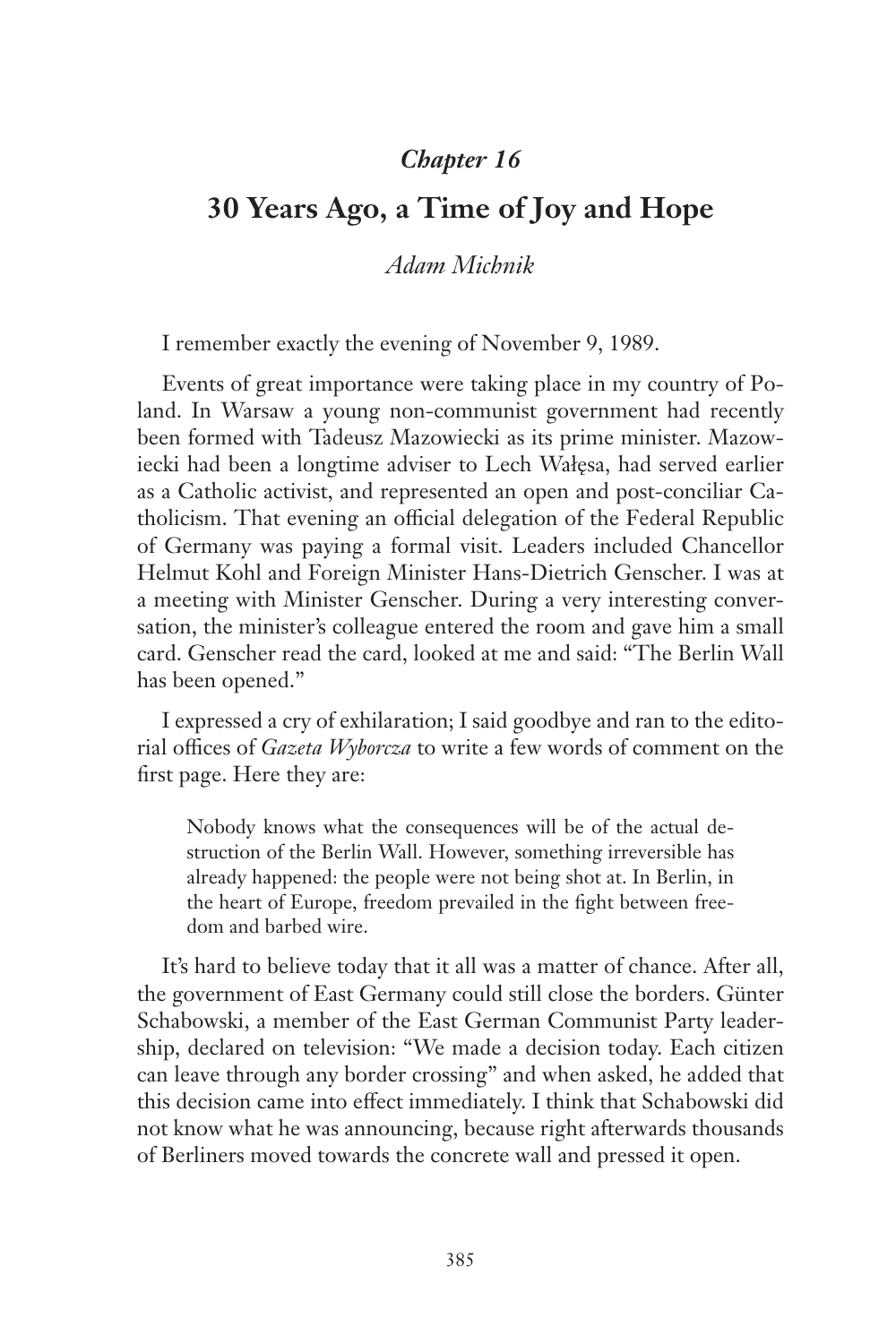From today's perspective, this process seems obvious. And yet, it was not obvious. In October 1989, Egon Krenz, the leader of the East German communist party, the SED, declared that he understood the "Chinese solution," i.e. the massacre of demonstrators in Tiananmen Square in Beijing who wanted freedom for their country.

That sounded dangerous to a Pole. We did not feel safe. Despite the historic success of the peaceful dictatorship dismantling, we still remembered that communism usually resorted to violence when it felt threatened.

Today there are various responses to the question why Soviet communism fell. Some emphasize the role of West German *Ostpolitik* and the Helsinki CSCE conference promoting relaxation of tensions. Others emphasize U.S. President Jimmy Carter's policy that made a banner for aspirations of freedom out of human rights, or the policy of U.S. President Ronald Reagan, who announced that the Soviet Union was an evil empire and proclaimed a total ideological war against it. Of course, the war in Afghanistan was of great importance; it weakened the Kremlin dictators militarily and politically.

Looking back, however, the most important reason was the significance of *Solidarność* (Solidarity), the Polish confederation of national freedom and independence, whose millions of working-class adherents rendered irrelevant Poland's communist party and its pretense of representing the dictatorship of the proletariat. The Polish proletariat gave the dictatorship a red card.

It seems obvious to a Pole that everything started in Poland. The Polish sequence of events was carried forward by a broad democratic opposition movement comprised of the working class, the intelligentsia, and the Catholic Church with the historic role of John Paul II and his visit to Poland in 1979, a wave of strikes of the summer of 1980 topped by a compromise enforced by the strikers, and the establishment of the Independent Labor Union *Solidarność*. It was then that the first pieces of the Berlin Wall were chiseled out.

The Polish festival of freedom and legal *Solidarność* lasted for several months in 1981, until martial law ended it. An eight-year-long period of resistance by the democratic opposition ensued. It was confined to illegality, discrimination and imprisonment, all the way to the Round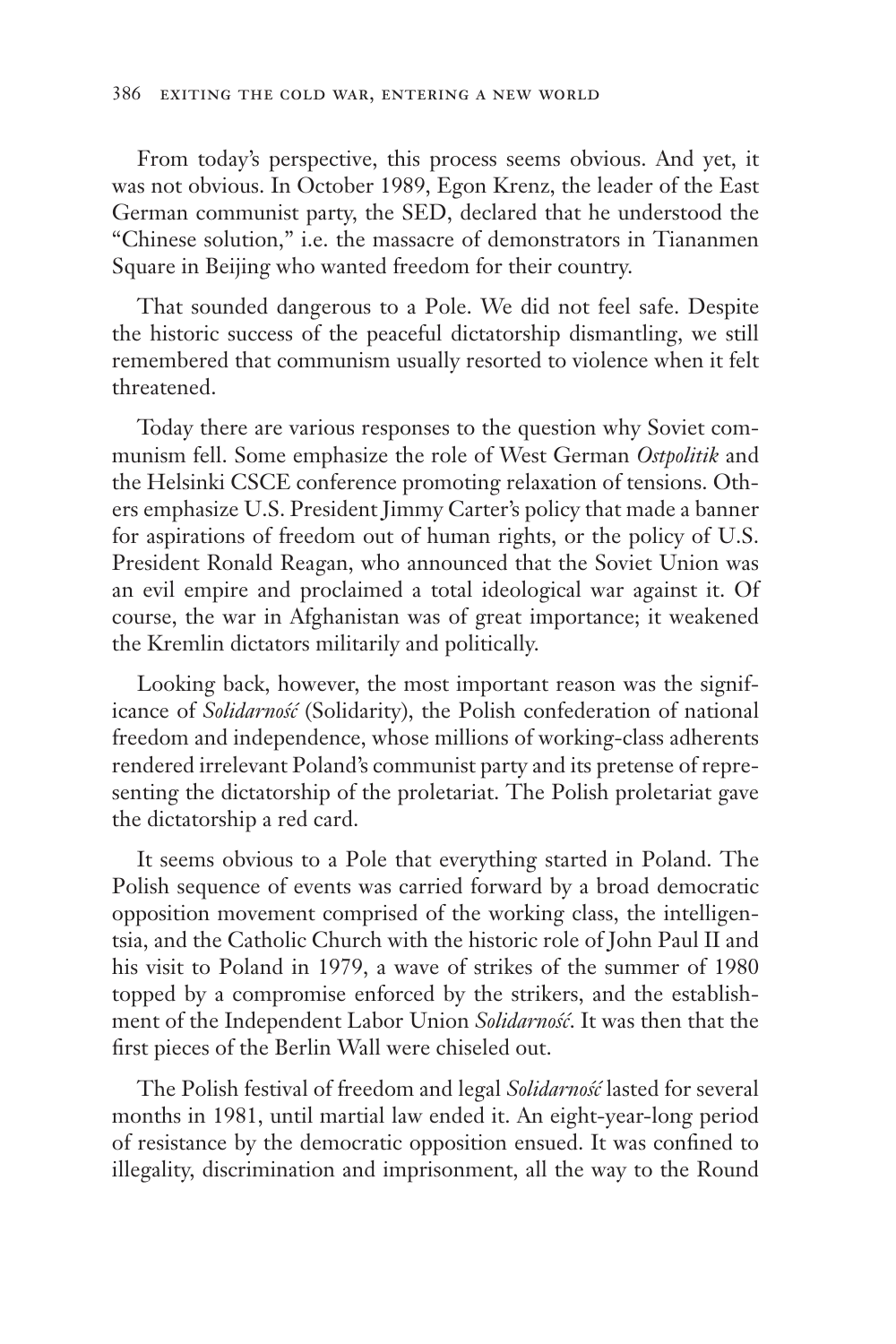Table negotiations and the election of June 4, 1989. The Round Table talks were a historic achievement of the entire Polish political class, as well as the reformist wing of the ruling communists. They were probably the greatest Polish political achievement of the twentieth century. The June elections were a peculiar referendum; they resulted in a triumphant victory of the democratic opposition over the dictatorship.

Soon after, the domino effect of the fall of dictatorships took place: in Hungary where the revolution of 1956 and its murdered heroes were rehabilitated, the German Democratic Republic, Czechoslovakia, Bulgaria, Albania, and finally Romania. The bloc of satellite states dominated by the Soviet Union fell apart like a house of cards.

Each of these events had its own local background; each had its own internal and external context. The internal context was the economic failure of the command-and-distribution system; the external context was the changes taking place in Russia. These changes surprised many of us, just as they surprised most observers around the world.

For many years we observed the heroism of Soviet dissidents and opposition to the dictatorship, their *samizdat* (self-publishing) and the defense of the civil rights movement. This circle of Russian rebels played a crucial role in the collective consciousness of the Russian intelligentsia; it changed the image of Russian culture. Three Nobel laureates—Andrei Sakharov, Aleksander Solzhenitsyn and Josif Brodsky came out of this circle. The Russian democratic opposition became an obvious context for the reformist tendencies in the camp of the authorities. Mikhail Gorbachev's *perestroika* is incomprehensible without the knowledge of the activities of Russian dissidents who were persecuted, discriminated, and imprisoned for many years.

The leaders of *perestroika* viewed the dissidents as enemies, but without these enemies the great project of political change would probably have never been created.

\* \* \*

This was also a surprise. The 20th Congress of the Soviet Communist Party in 1956 and Khrushchev's report exposing some of Stalin's crimes gave rise to hope for the possibility of "socialism with a human face." This hope gave birth to the changes in Poland and the outbreak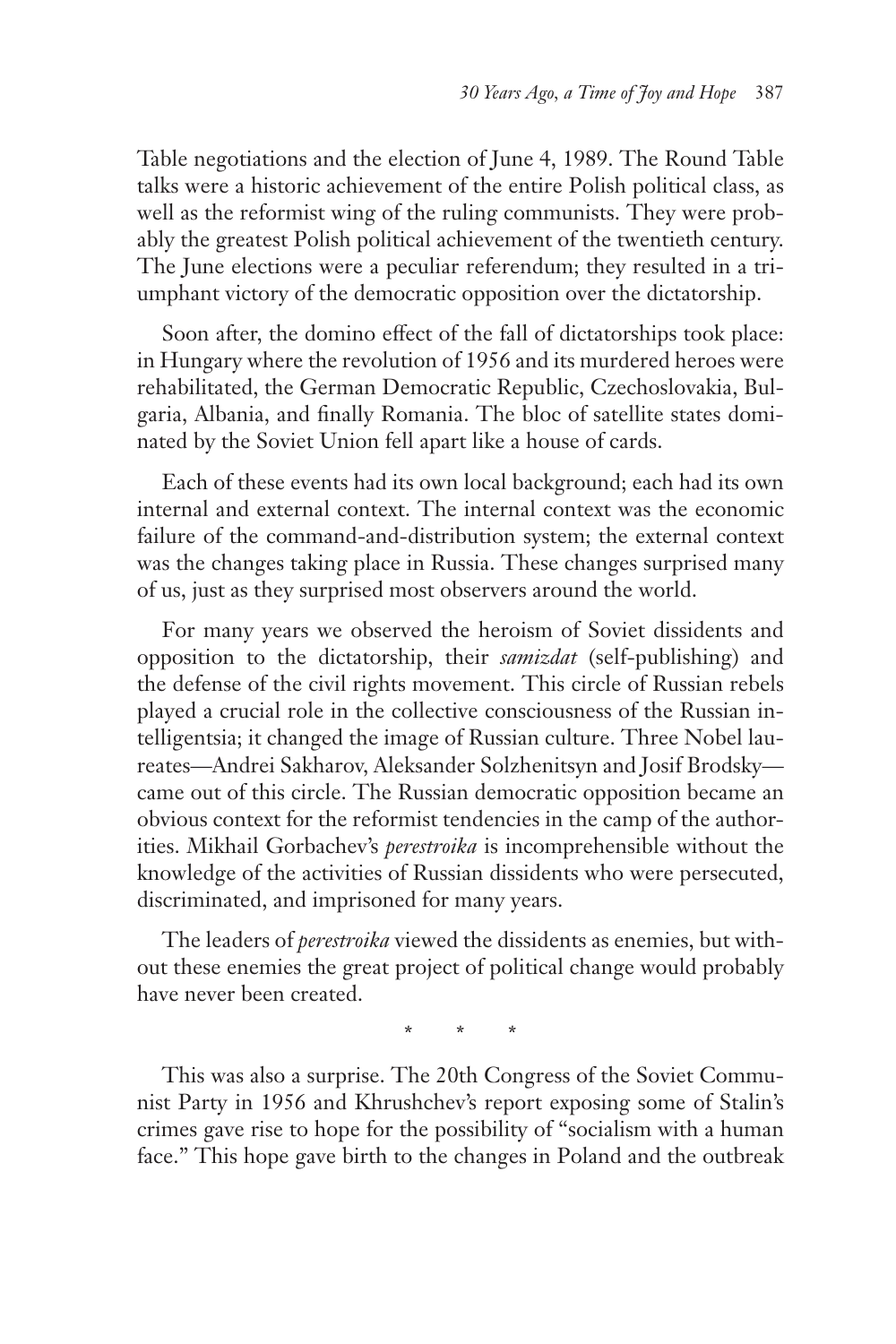of the Budapest revolution that year, which was suppressed bloodily by the Soviet army.

Until 1968, however, many people still hoped that the reforming forces would be able to initiate democratic reforms within the ruling communist regime. This belief in the possibility of political change was historically buried with the Prague Spring and Alexander Dubček's policies. For me, a Pole who was imprisoned for participating in a democratic student protest movement, this was the moment when I lost my last illusions. There were not too many of them, given that military intervention in Poland was supported by brutal police action and an anti-Semitic campaign. Nonetheless, it now became obvious to me: this system cannot be reformed; one must learn how to defend against it.

Gorbachev's *perestroika* revealed our mistake. Historical changes in Moscow started from above—the impulse came from the Kremlin. Moreover, the slogans of openness (*glasnost*) reached extremely fertile ground. The Russian intelligentsia, for years bound by conformism and fear, now became extremely vital, courageous and creative.

However, the open political debates were accompanied by an economic crisis and a crisis of state institutions. From the beginning the general reform movement in the USSR had two faces: in Russia and in the Soviet republics. In Russia, the reform movement had a citizen-democratic face and a traditionalist-nationalist face.

Soviet communism exterminated both democratic attitudes and conservative-nationalist attitudes. It perceived both as threats to its all-encompassing Bolshevik ideology. Debates among Russian dissidents along these lines were well illustrated by the democratic approaches of Andrei Sakharov and the conservative-nationalist views of Alexander Solzhenitsyn. After one hundred years, separation of the nineteenth century into Occidentalists and Slavophiles returned.

These two camps were allies when they fought for the right to vote, but their alliance ended when they actually received the right to vote. This should not come as a surprise—after all, they were completely different voices.

In the nineteenth century, democrats and nationalists jointly opposed the dictatorships of the conservative monarchies of the Holy Alliance. The Spring of Nations of 1848 was their joint accomplishment.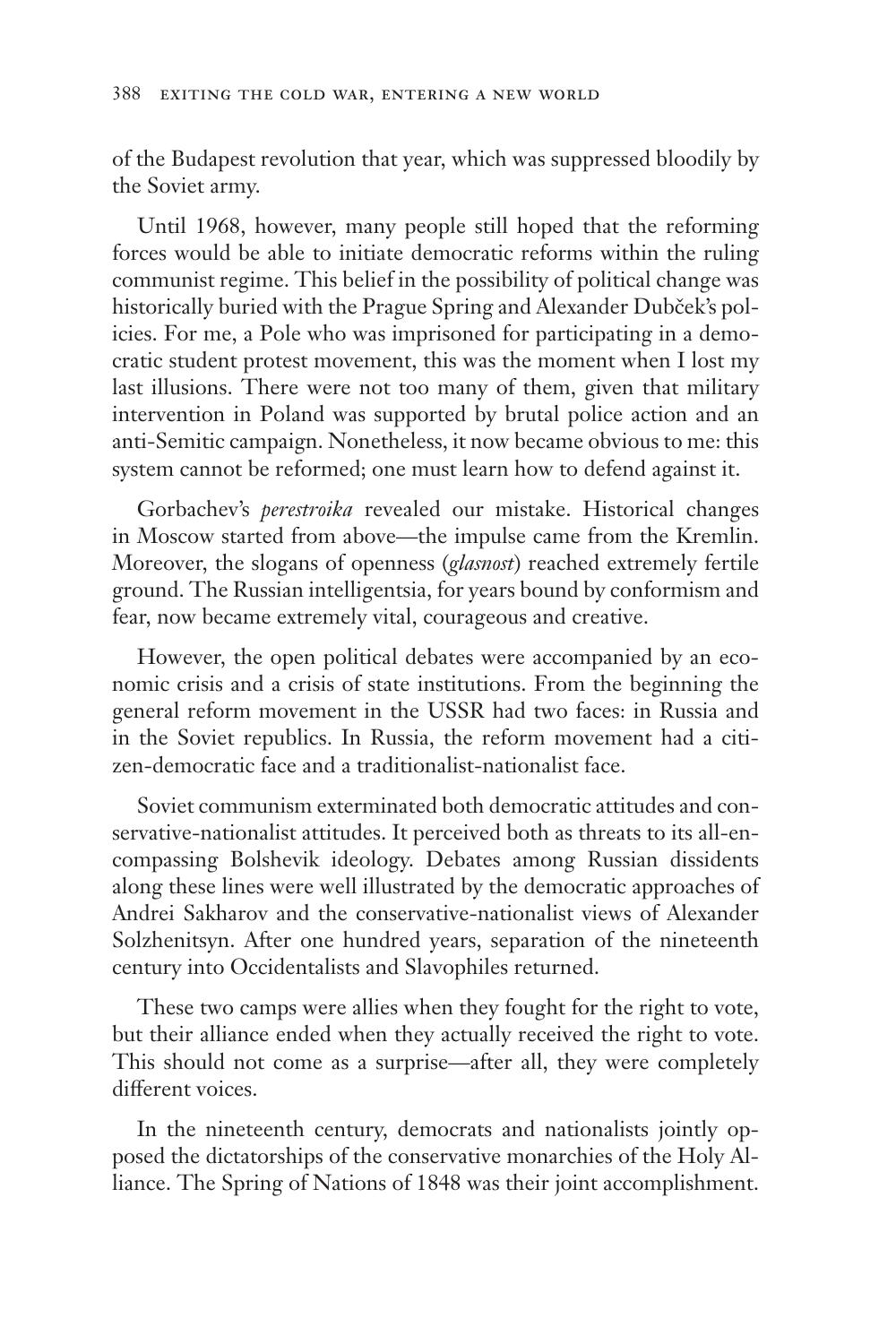We can say that they were the children of the same mother, who at times had the face of romanticism and at other times that of Enlightenment rationalism. We could also say they were brothers like Cain and Abel; at some point Cain wanted Abel's death.

It was different in the Soviet republics. There, especially in the Baltic countries, the meaning of rebellion was obvious: in these countries, freedom was both personal and national. It was the path to independent statehood. It was similar in the Ukrainian cities, in Georgia or Armenia.

For us in Poland the right to state sovereignty was obvious. *Solidarność*, a great nationwide conspiracy movement for human rights and the rights of the nation, exemplified this. This movement, supported by the Catholic Church and the great authority of John Paul II, harmoniously combined three tendencies: the pursuit of emancipation of the labor world, especially the working environment; a desire to regain and cultivate national identity; and, of course, the pursuit of a political democracy based on human rights.

While every country had its own particulars, this sensitivity to democratic separation existed everywhere. It articulated itself as a return to Europe and national sensitivity that presaged the return of ancestral roots, traditions and beliefs. Some Poles identified with the tradition of democratic independence (the national uprisings of the nineteenth century and Józef Piłsudski). Others looked to the nationalist tradition of Roman Dmowski and national democrats with their ethicist exclusiveness. It was in Roman Dmowski's camp that the mottos "Poland for Poles" and "Catholic state of the Polish nation" were born, along with the violent anti-Semitism that accompanied them. The debates of Hungarians and Czechs, Romanians and Slovaks were similar. These two different mentalities and sensibilities existed both within the anticommunist opposition and within the ruling communist camp.

Gorbachev and Milošević are two classic examples of these different views. If Gorbachev was attracted to a cautious imitation of social democracy, Milošević openly referred to the tradition of Greater Serbian chauvinism. Both of them saw the need for a change. Of course, neither was looking to hand over power; each was trying to find a new way to legitimize his rule. One was looking for a different vision for the future, the other for a new vision within the past.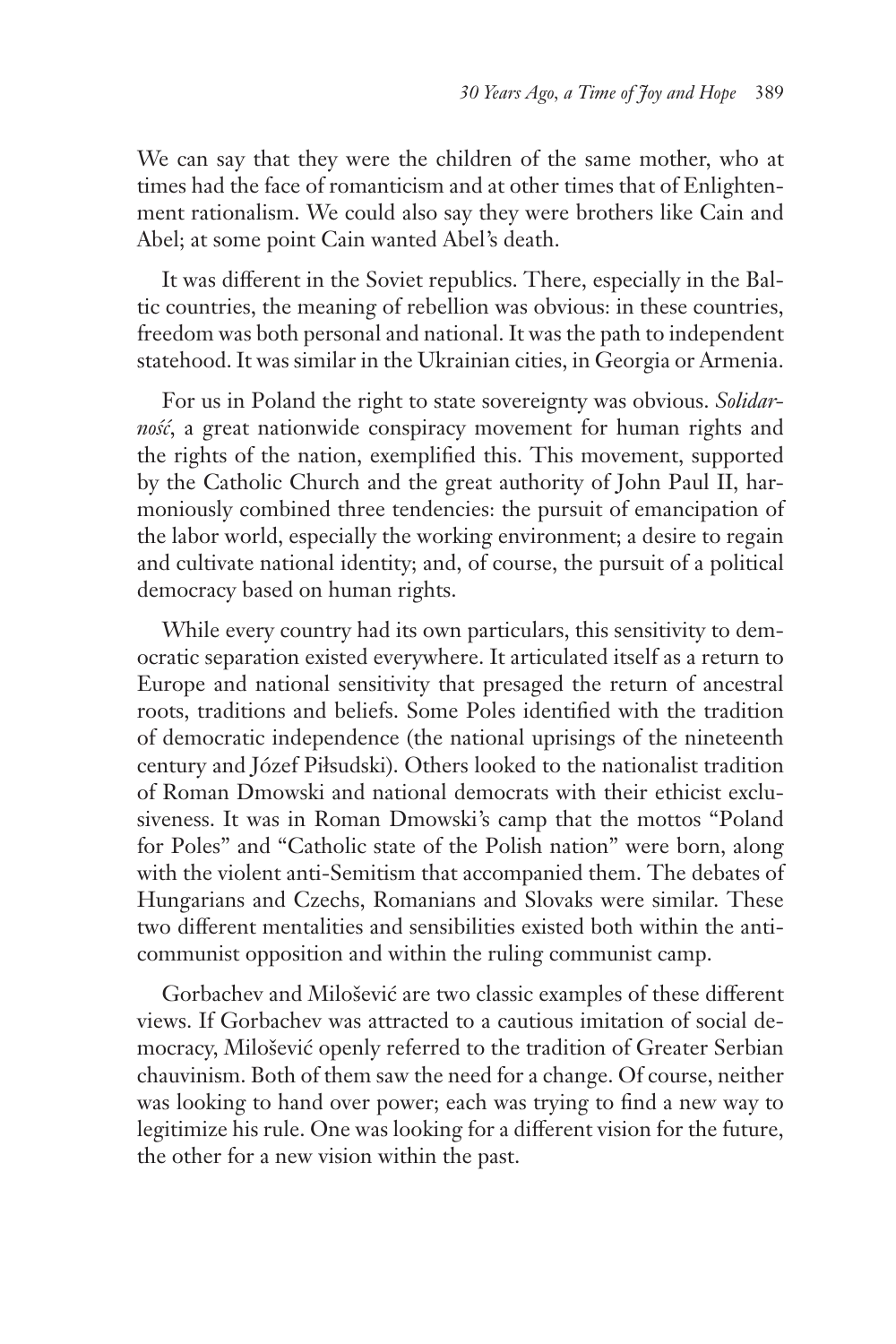\* \* \*

When the June 4, 1989 elections in Poland resulted a total rout of the communist elite in power, for the first time in a very long time the communists publicly acknowledged their electoral defeat. They did not fake these elections, and after losing, they publicly recognized their defeat.

This was an unprecedented event, and yet even though the elections in Poland were very carefully observed, the news coming out of Poland did not capture world headlines. Front pages around the world were dominated by news coming out of China: protestors for freedom had been massacred in Tiananmen Square. Chinese authorities resorted to violence to maintain their rule. They demonstrated that they would do what it would take, including employing dictatorial tactics, to protect the market mechanisms that were propelling to economic success and a role as a global superpower.

Thus, as early as in 1989 it became apparent that different paths of departure were leading societies away from the Bolshevik model. One path led toward European democracy. Another offered a return to nationalist traditionalism. A third pointed to authoritarianism supported by religious community institutions and religious values. A fourth featured the transition of communist elites and a communist system into a nationalist dictatorship. Some were already observing a renaissance of nationalist and authoritarian traditions from the 1930s.

Yegor Gaidar, an outstanding, prematurely deceased leader of the Russian reformers, noted soberly in his book *Collapse of an Empire*: 1

Getting rid of a sense of national greatness and national harm is a nuclear bomb in the politics of countries where the old system is wearing out, but there is no system of developed democratic institutions in place. The problem with a young democracy...is that the slogans that are the easiest to "sell" to politically inexperienced voters become dangerous in practice. During the second half of the 1980s, opposing slogans such as "Serbia should be great" and "We will not let the Serbs be beaten anywhere" in Belgrade, was a political lost cause. The idea that Serbia was and will be great and that the republic's authorities would not allow Serbs to be harmed in other republics and autonomies was easily used on the political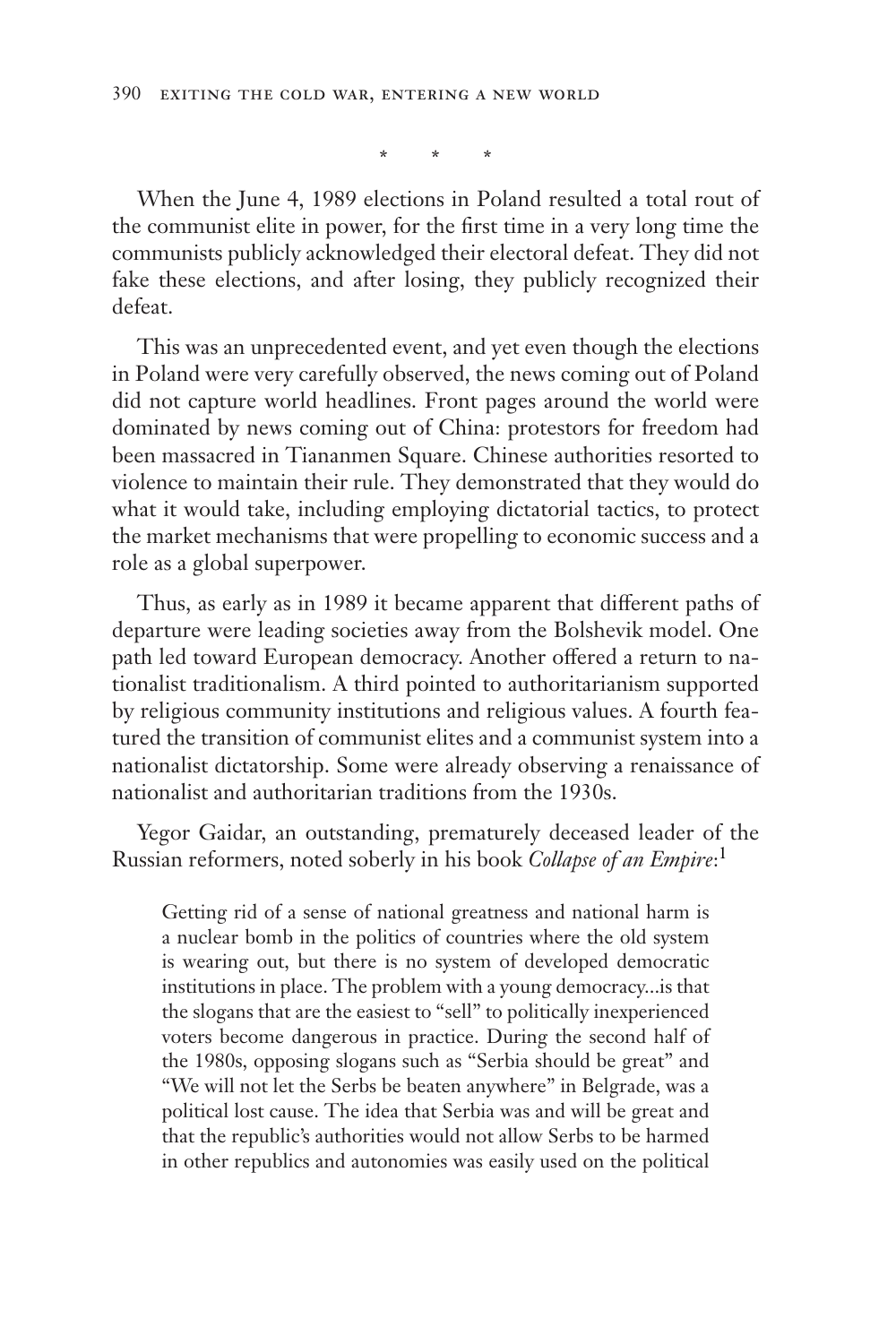market. Should the Serbian leader not take such a position, there inevitably will be a politician who can use it for his own benefit.

Analyzing the Yugoslav crisis, Gaidar wrote:

It was not difficult to predict that in Zagreb, Ljubljana and Sarajevo, politicians would enthusiastically take these slogans, replacing the word "Serbs" with the words "Croats" and "Slovenians." The moment the authorities in Serbia adopted a nationalist program as a political and ideological base, the fate of Yugoslavia was sealed. Presenting territorial claims to the neighbors, Serbian leaders opened the door to victory for nationalist ideas in other republics who took advantage of the fear of Serbian domination. Wars became inevitable. A mechanism was launched that cost tens of thousands of people their lives and displaced millions forcefully.

Political agitation based on the conflicts of nations that previously lived side by side, usually with agreed upon boundaries between them, arbitrarily established by an undemocratic regime, became the prologue of bloody events.

It was similar in the Czech Republic and Slovakia, in Romania and Hungary. In Bulgaria anti-Turkish resentment was used. In East Germany, refugee centers were attacked. In Poland, we heard the slogan "Poland for Poles" and the sinister screams of the homophobes. Nationalism—this poison of our time—entered the center of politics.

This was not the result of a Soviet conspiracy or American secret services. This is what those who subscribe to the conspiracy theory of history seem to believe. They believe that social processes are the work of special services, the CIA, KGB, or Mossad. Their mistake comes from the conviction that society is completely pacified and unable to resist. They are then surprised when opposition unexpectedly appears, when gagged and manipulated people suddenly spit out their gag, when such forgotten values as truth, honesty, courage, dignity and honorand living according to those principles—come to the fore. They are surprised when cemetery silence is replaced with a tumult of freedom and life. This was the case in 1989, when the first non-communist government was formed in Poland, when the Berlin Wall fell, and when the crowds on the streets of Budapest, Prague, Sofia, Bratislava and Berlin regained their freedom.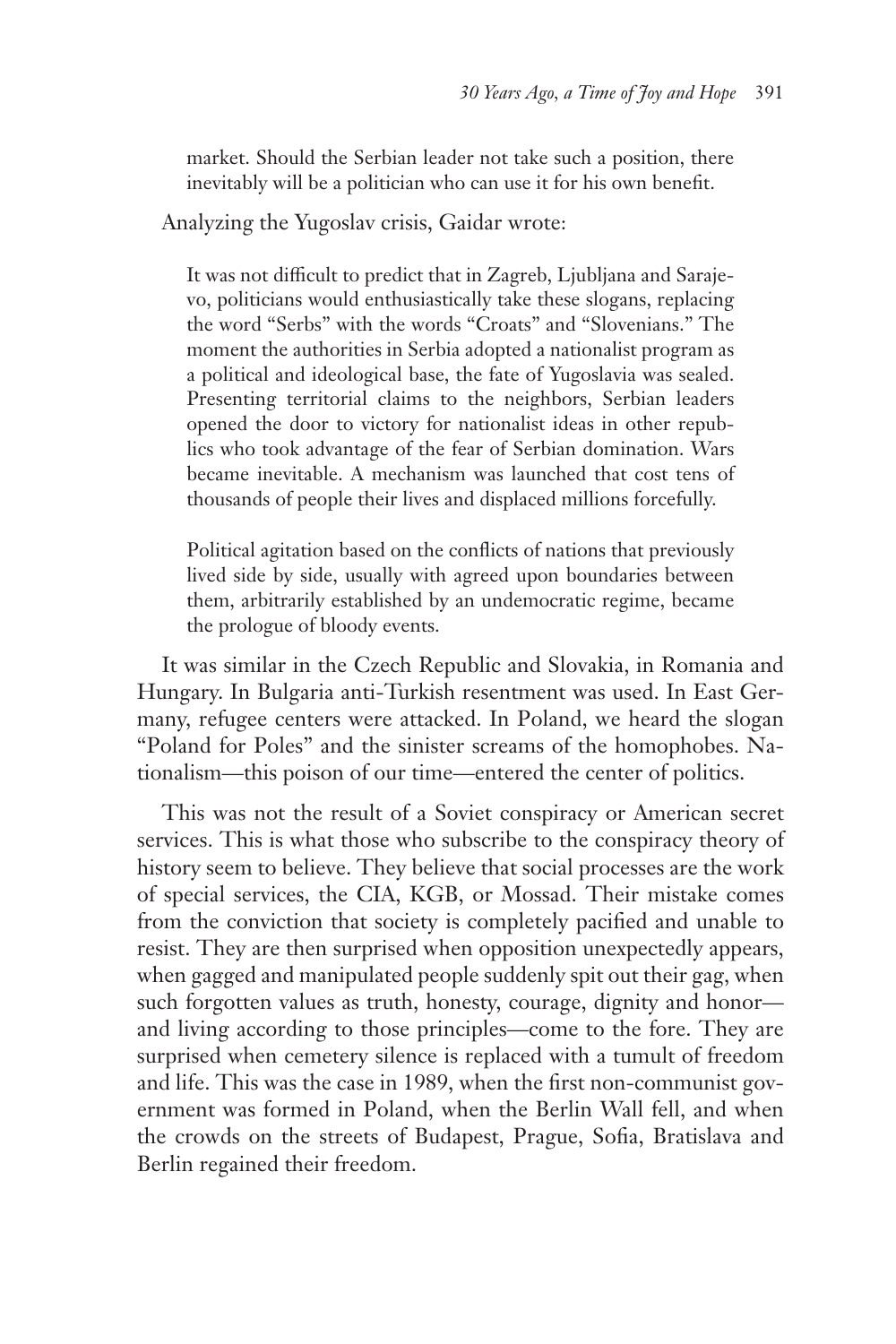At the time, these crowds demanded freedom for everyone. Over the years, however, the crowd has changed its appearance, character, slogans and dreams. It stopped demanding freedom and started demanding bread and games. This was the path that led to violence from humanism through nationalism. And it can still lead to barbarism. The crowd following this path began to transform into a mob.

The first time I got to know the smell and taste of a peasant mob that was let go off the leash was in 1968, when the barriers of decency in public speeches cracked before my eyes. Smarter observers had already offered their diagnosis. The most outstanding Polish humanist, Leszek Kołakowski, wrote about the mob already in 1956, when the liberalization of power—along with the ideas of freedom—was accompanied by a renaissance of anti-Semitism:

They are separated into various varieties, like malicious insects: some are demanding the Jews to be butchered, they study brochures about ritual murders, others talk about a lower race, and others only about "the cultural strangeness," and others still are content with animosity that is often difficult to find and that, without the help of theory, is easily heard in everyday life. (...) Moderate anti-Semitism in its official form, even if limited to the "economic boycott" of Jewish merchants, sustained and fueled the aura in which the Phalange, and later the Gestapo informers and occupational blackmailers, flourished. As you know, the Nuremberg Laws did not contain the plan for the extermination of Jews, but the principle of racial inferiority...Good-natured anti-Semites give birth to anti-Semites who are thugs, and gentle anti-Semites foster anti-Semites armed with brass knuckles and knives, and passive and abstemious anti-Semites create slaughter organizers. In a suitable environment, the scattered and seemingly non-threatening faint atoms of antisemitism can be instantly focused in a fulminant mixture that explodes as a crime. The tolerance of anti-Semitism in the weakest symptoms of today, is therefore the tolerance of tomorrow's slaughters. You need to grab the shadow of the crime by the throat until it grows meat. We refer the matter to the agenda only because the existence of anti-Semitic outbreaks is an omnipresent open secret which need not be revealed...The mob is the anti-Semitic entity. The mob has no class determination as to the composition, but they have one as to their social tasks. It can be made of elements of the most diverse social affiliation. The mob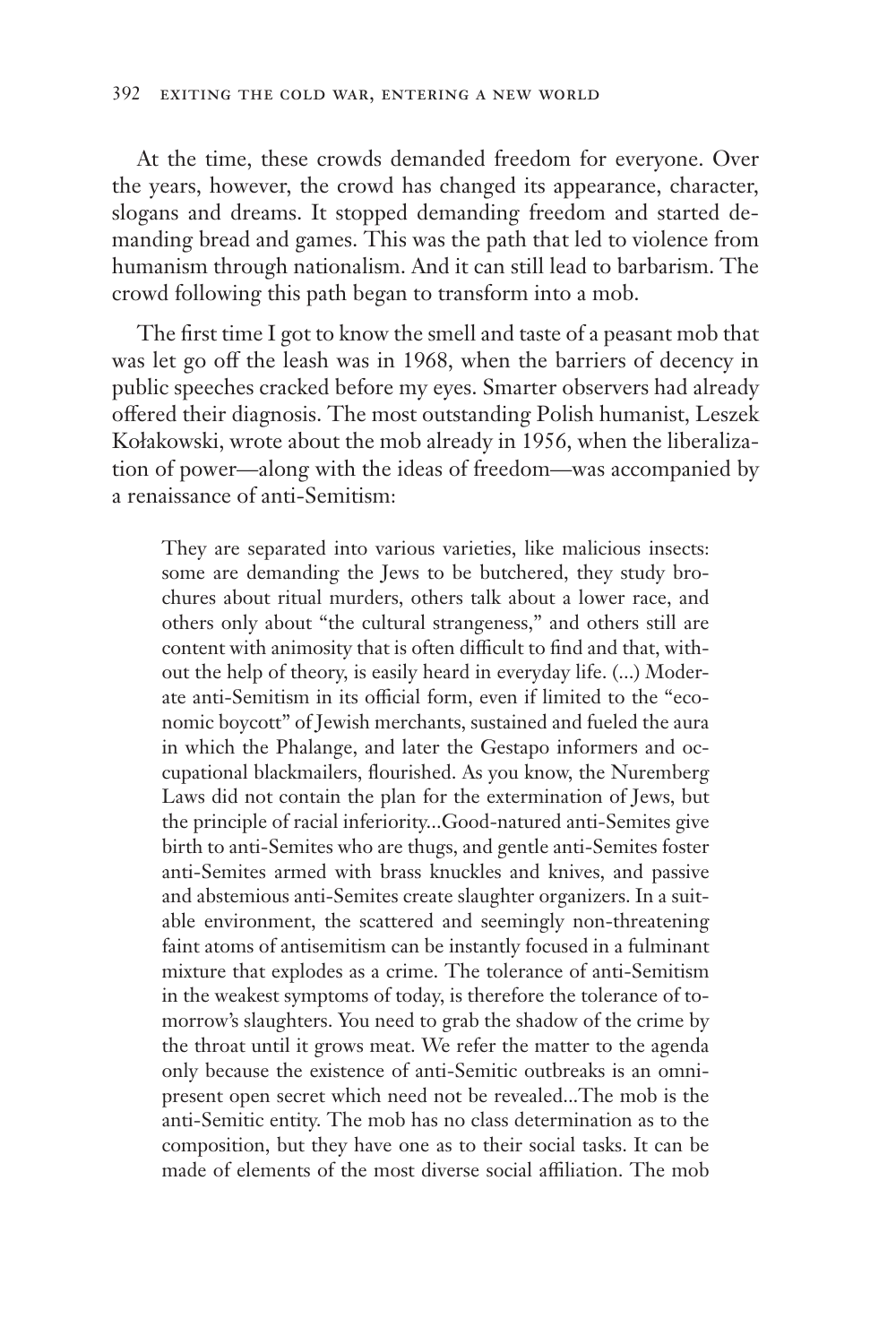updates itself in a mass, and when dispersed, it does not maintain a sense of solidarity, only vaguely aware of the readiness to resume this bond, which is neither class nor national, nor is it a permanent bond of any sorts, but only an occasional bond of variable content. The bond created by the mob is not able to establish a specific program; it is purely negative and destructive, and as a rule, disposes of the class consciousness, it expresses collective dissatisfaction to the confused, and therefore is incapable of rationalized reactions, hates discussion, is subject to suggestion only to the most primitive, is weak-willed when it comes to demagogy, and invaluable as a weapon of crime performed on someone else's behalf.

The mob is the accumulation of collective negative stress, deprived of self-knowledge of its sources and thus, providing itself with virtually an arbitrary direction of expansion, should it be simple enough, concrete, not requiring reflection, self-reliance and releasing all inhibitions, both the reasonable ones, as well as the ones related to the existence of elementary universal rules of morality. The mob may act against the obvious interests of the majority of its participants, but it is usually influenced consciously from the outside. By itself, it is not able to create or organize the form of its activity, because the principle of its existence also represents the denial of internal social discipline.

The mob tore up scientist Hypatia on the streets of Alexandria, and by slaughtering Jews revealed its action on the night of St. Bartholomew in the Polish anti-multi-faith uproars. The mob can only be a tool for political reactions. It works only in friendly environment of direct effectiveness, only in the environment of quantitative advantage, and it only gives way to violence. Antisemitism is the favorite form that might be assigned to its darkened consciousness."

The answer of the Polish democratic intelligentsia to the anti-Semitic poison—this religion of mobs—was the selection of a different life.

Kołakowski wrote about the mechanisms of communist dictatorship:

This mechanism assumes a strictly unidirectional dependence within the hierarchy, resulting from the monopoly rule of power; thus, similarly as in all despotic systems, the positive traits in a unitary career (i.e., traits that facilitate climbing the hierarchy lad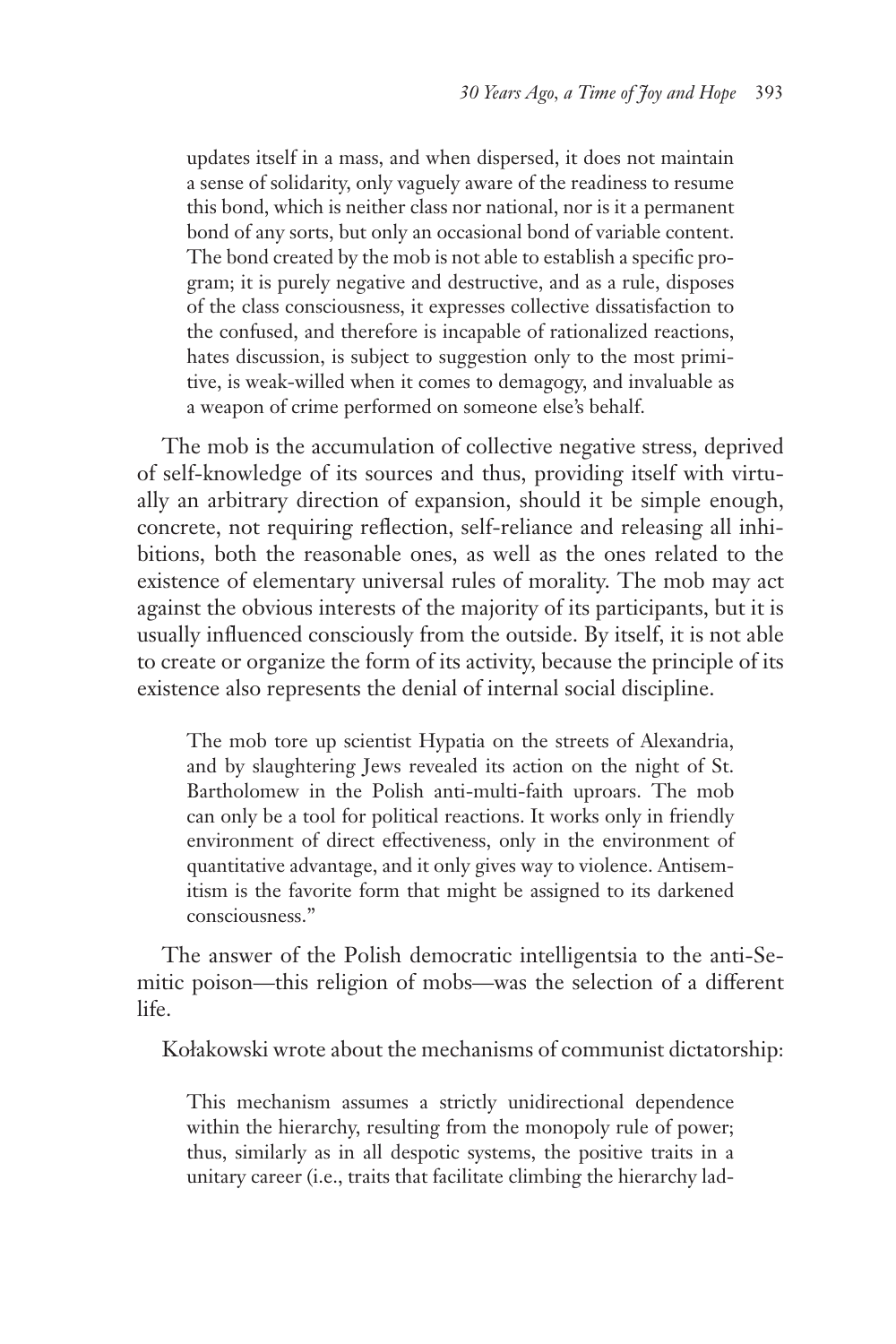der) are servility, cowardice, lack of initiative, readiness to listen to superiors, readiness to inform, and indifference to social opinion and public interest. On the contrary, the negative traits are: initiative abilities, care for common issues, and demanding the criteria of truth, fitness and social benefit, regardless of the interests of the apparatus. Then, the mechanism of power causes a natural, negative selection of directorial staff in all areas of the governing apparatus, and mostly within the apparatus of the party." Practice shows that the peculiarity of these governments "was systematic elimination of competent and endowed with initiative people, in favor of cowardly and submissive mediocrity. The trial which took place in March 1968—the mass promotion of dunces, informers or even outlaws ("bedbug invasion," as it was called in Warsaw), was only the acceleration and intensification of phenomena that was going on for many years.

At the same time, Kołakowski warned against the fatalism of thinking. He repeated that the idea of full irreformability of the dictatorship

is easily suited for the justification of opportunism and filthiness. If this is the case, then no individual or collective initiatives aimed at counteracting the monstrosities of neo-Stalin bureaucratism, no struggle to perpetuate the respect for truth, competence, reliability, justice and reason in this society, are irrelevant; in short, with this assumption, any individual dirty trick can be excused, because it can be simply identified as a component of universal dirty trick, which is inevitable "temporarily" and is not the work of individuals, but the result of the system. The principle of non-reformability can therefore serve as an advance absolution given to all cowardice, passivity and cooperation with evil...Those who think that they pay only with minor concessions for their peace, will be convinced that the price of this peace will be higher; those who only pay by seemingly innocent boot-licking, will be forced to pay for the same commodity tomorrow by denunciation; those who use their privileges in silence in the face of a crime, which they can react to, will quickly have to pay for the same privileges by their active participation in the crime. Moral inflation is the natural right of despotism, meaning that if the social pressure does not force it to reduce it, it makes one pay more and more money for distribution of goods.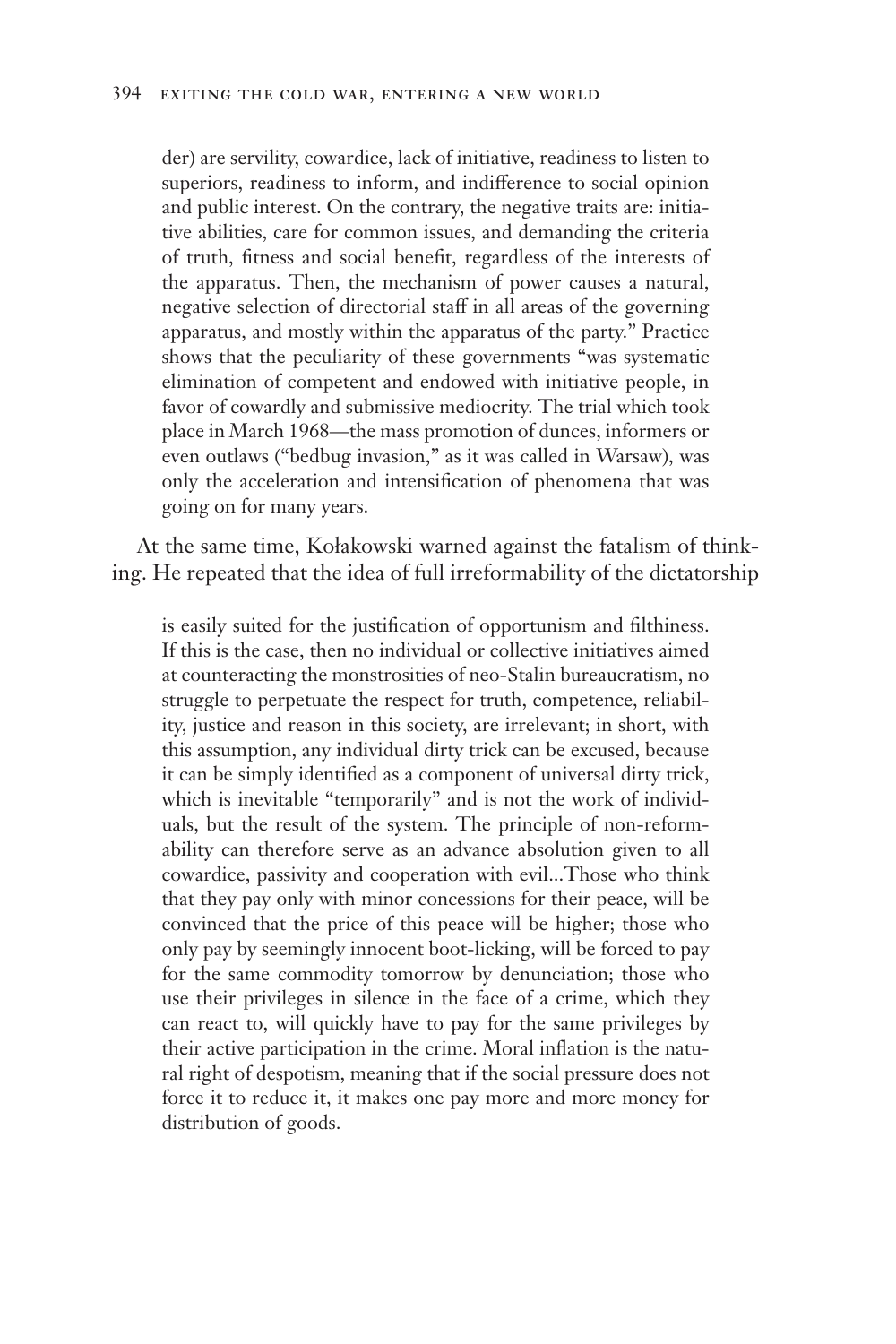Kołakowski's words anticipated the formation six years later of the Workers' Defense Committee (*Komitet Obrony Robotników*, or KOR), a Polish civil society group founded to give aid to prisoners and their families after civil protests and an ensuing government crackdown in June 1976.

\* \* \*

Václav Havel, the Czech writer, dissident, political prisoner, and later after the fall of the dictatorship the President of the Republic, had similar thoughts. Havel's dissident essays were building the consciousness and value system of the democratic opposition milieus, not only in Czechoslovakia. His biography was a paradox. Like his master, the Czech philosopher Jan Patočka, he wanted to be faithful to the uncompromising attitude of Socrates. And he wanted to remain faithful to it after he became president. At that time, I thought that Socrates had transformed into Pericles.

He never wasted time, even in prison, where he wrote in a letter to his wife Olga: "the moment when an ideological system becomes closed and finite, perfect and universal, this system collapses into debris as a result of a physical breakdown, because reality escapes it."

Such a bust of ideology results in widespread bitterness. A bitter man loses faith in the world and people. And, Havel wrote, he comes to the conviction that "all moral principles and exalted systems and ideals are just a naive utopia. We must accept the fact that the world is as it is, and that is, invariably vile. And yet," repeated Havel, "it is not the wickedness of the world that leads man to resign, and his resignation leads him to the theory of the meanness of the world."

For many of us—for me as well—who were grateful to be Havel's friends—he was one of the most important intellectual authorities in those years.

Havel keenly analyzed the evolution of a bitter man. "As he adapts to the wicked world, this world begins to be a reality, not worse, and certainly better than the subsequent destabilization caused by the actions of naive Utopians who want to make the world a better place." In this way, Havel wrote, "there is a sad end: a moment in which the merciless critic of the world turns imperceptibly into his protector."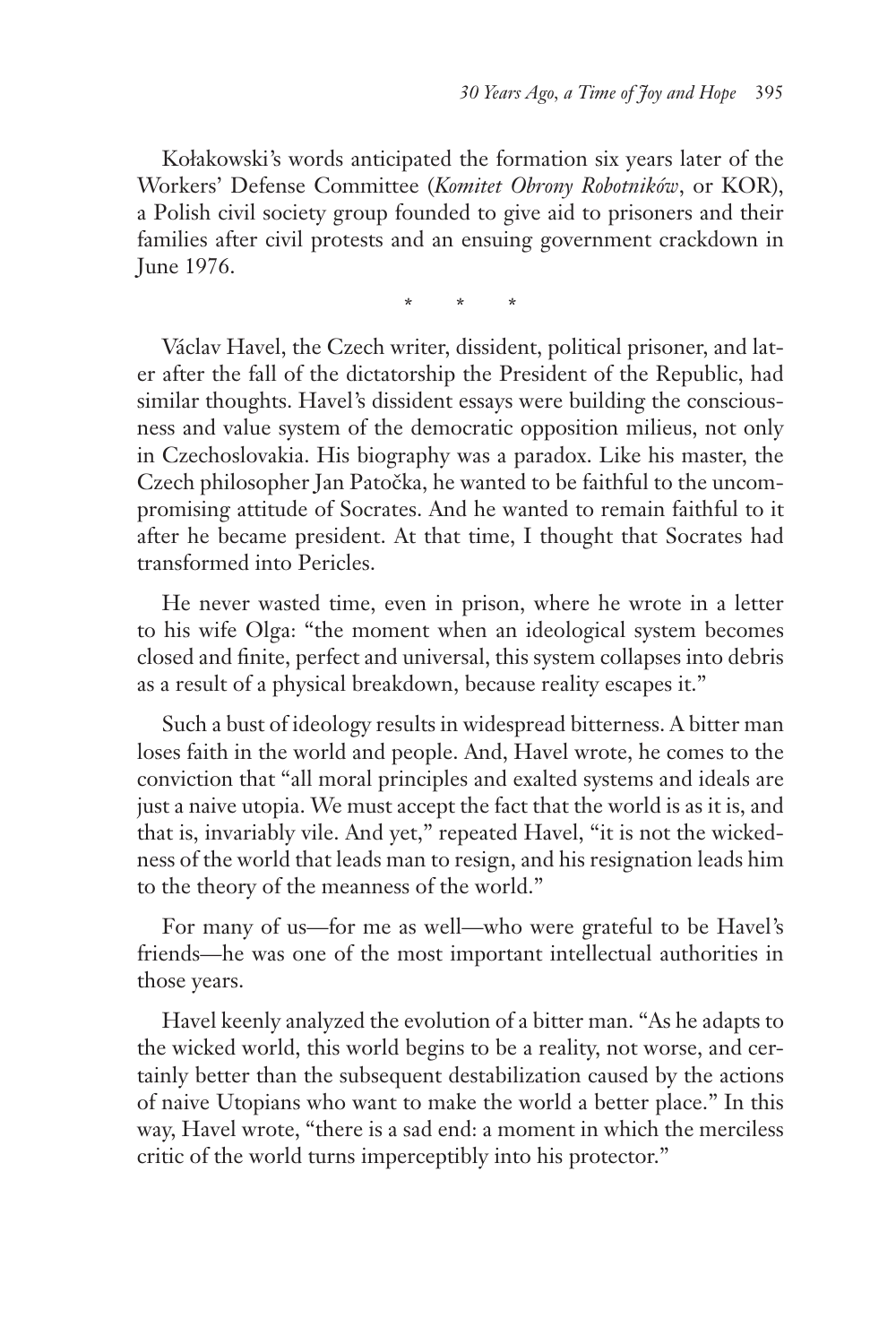Havel said he understood human bitterness: human weakness, loneliness, and defenselessness all speak for it. Yet he wrote, "I am convinced that there is nothing in this vale of tears that could itself take away the person's hope and faith in the life's goals. We lose it only when we fail ourselves."

This poignant confession and definition of the unbending attitude of the dissident conceals dangerous traps. Fanaticism was the most dangerous one. Fanaticism was a dangerous disease of many brave dissidents. "Fanaticism," Havel wrote to Olga, "is a faith that has betrayed itself":

The fanatic first believes that he is "responsible for everything"; the more this responsibility is limited, the more defenseless he is against the shock known as the experience of the presence of the world just seen. The faith in the idea is transformed into faith in a specific institution. This is a fatal mistake. The transfer of ideas from the realm of unlimited dream to the ground of real, human acts, makes a person begin to blindly obey the institution in which he sees the fulfillment of his ideals. It is tempting: obedience replaces reflection, man is freed from the command of independent thinking for the service of the institution, in which he sees the way to realize his unlimited dream.

A fanatic is the one who does not understand that he replaces the love for God and for the religions he created, the love for truth and freedom and justice, with the love for ideology, doctrine, or sect that promised that they will definitely carry them out; the love for people with love for a project that claims that it can—naturally as the only one—really serve the people.

The greater the fanaticism someone represents, the more he changes the objects of his faith. In one moment of confusion, Maoism will turn into faith in Jehovah's witnesses or vice versa, without changing their devotion to them.

Fanaticism can make life easier—but at the cost of destroying life. The tragic fate of the fanatic is that a beautiful human dream to take on the suffering of the whole world eventually turns into multiplying his suffering: in organizing concentration camps, inquisitions, murders and executions.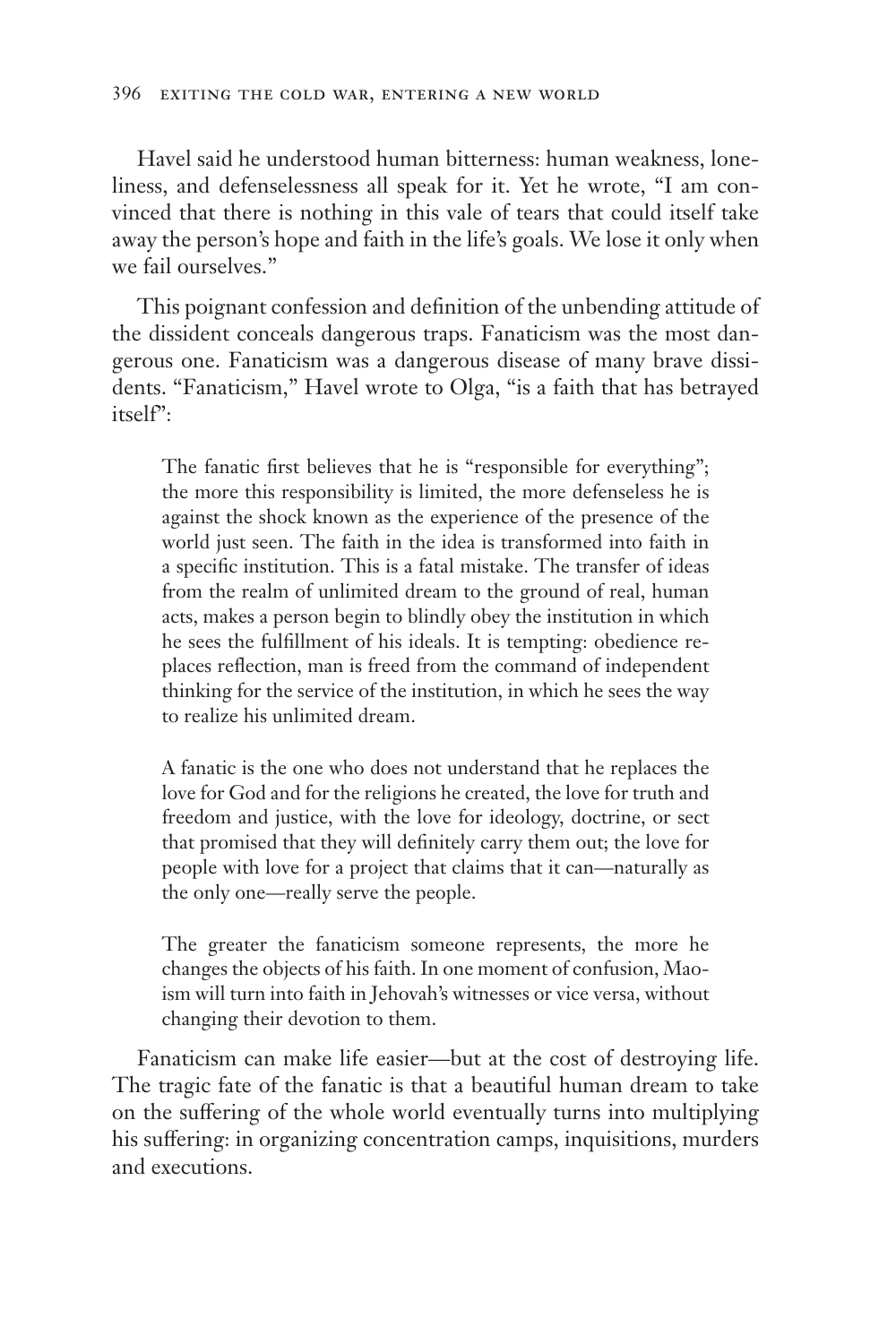I have been thinking a lot about Havel's path and the experiences of his life. He is one of the people who symbolize the glory and miserableness of our time, and of the last thirty years. Havel made the Czech Republic a respected and admired country all over the world, but he soon encountered hostility in his own country. He noted it years later. Havel described his presidential election as exile from a fairy tale. He wrote:

It seemed to us we were all the carriers of ideals of solidarity and normality which in essence was the ideal of mediocrity, banality, and some petty bourgeois ignorance. The dislike for former dissidents was in its heyday.

Shortly after the revolution and after the regaining of freedom, a very special kind of anticommunist possession became widespread. As if some people who for years were silent and very careful not to get sick, suddenly felt the need to recover from some powerful gesture of prior humiliation or a feeling they did not have before. That is why they aimed at people who least remembered it, the dissidents. They still treated them as a living remorse, as an example of the fact that if someone did not want to, he did not have to completely submit. Interestingly, at a time when dissidents seemed like a group of crazy Don Quixotes, the reluctance towards them was not as significant, as when they got the credit from the history. That was already too much, and this you cannot forgive! And the more apparent it was that the dissidents themselves did not say anything to anyone or accused anyone of anything (and God forbid that they would set themselves as an example), then—paradoxically—the more this anger grew. Ultimately, therefore, the new anticommunist was angrier with them than the representatives of the old regime.

A special legend about the extreme leftist attitude of dissidents was born out of this, about the fact that it is a closely-knit elite (how can people who spent decades in boiler rooms, or in prisons and who did not elevate themselves think of you as the elite?), who do not have enough respect for the enlightened Western institutions, etc., etc. A certain article about this ideology revealed that dissidents did not have any special merits in the fall of communism, because it was overthrown by normal "regular" citizens, because they cared for their own wellbeing, which probably means that from time to time they removed a brick from a construction site.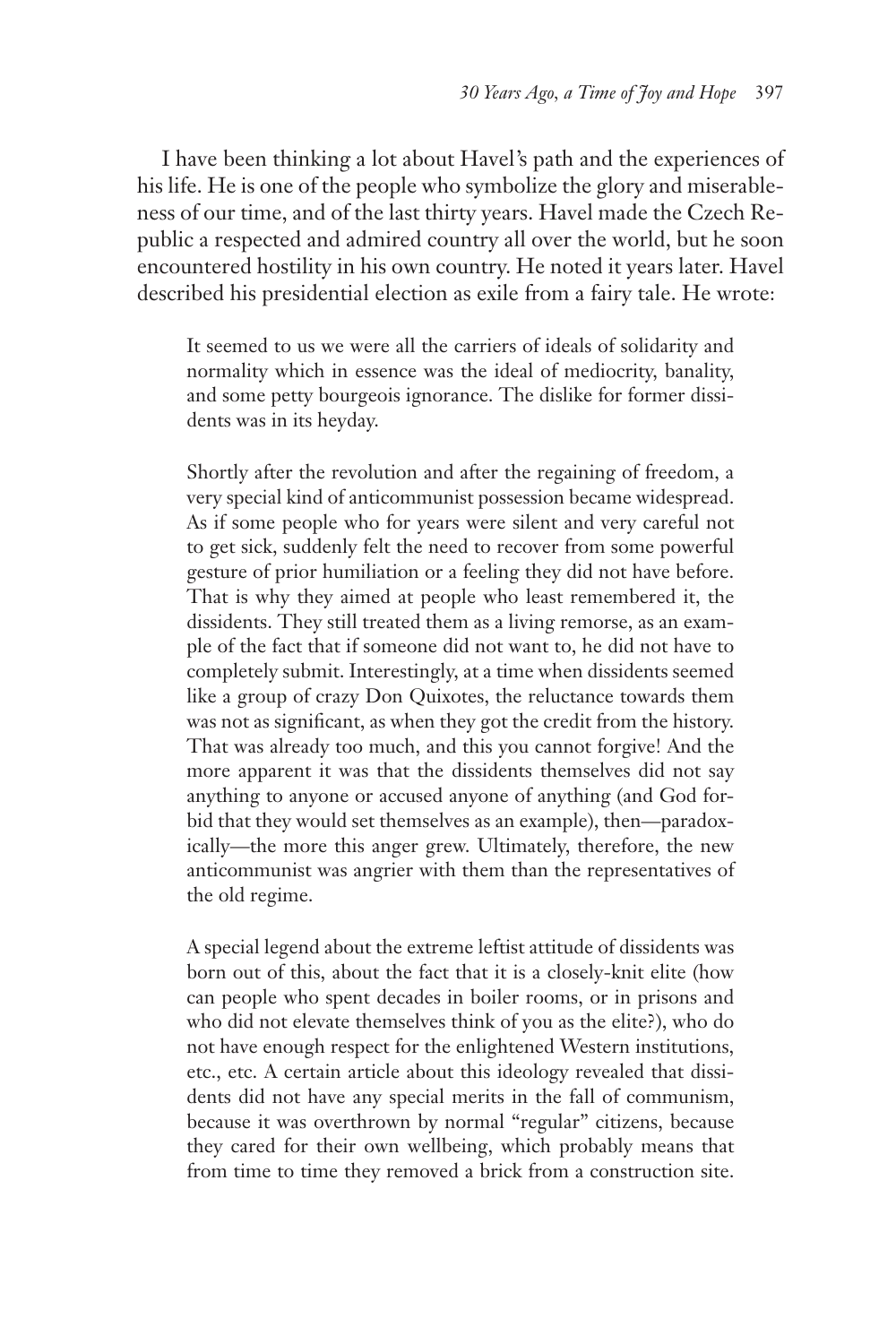This mode of thinking finds therein a strong response in society, which sees the final solution to the rightness of their life choices. Now, when it is possible, we praise capitalism and condemn those who think critically about it, and in the past, when it was not possible, we went obediently to vote for communists to take care of ourselves. And who was the one that disturbed us all the time? Extreme leftist dissidents.

Havel saw "the Czech smallness" and philosophy in all of this: "Do not meddle in affairs that are not your own, bend over and stoop we are surrounded by mountains, all world's turmoil will fly over our heads, and we will have fun in our own backyard."

"In our history,"—Havel often returned to this thought—"situations are repeated when the society breaks into some action, but then its leaders decide to step back, they give up on something, sacrifice something—it's all in the name of saving the national existence—and the society is initially traumatized, but then quickly gives everything up (that is "understands the reasons of these leaders"), and finally falls into apathy, or even loses consciousness. This was the time after Munich, during the Protectorate, in the 1950s and in 1968 after the Soviet occupation. At first, the following sentences appear: "they betrayed us," "everyone opposed us," and later the sentence "No one has access," ends with a nationalist cry, slogans of national interests, and a quiet consent to persecute minorities. The worst edition of "Czechaczkostwo" wins."

"Czechaczek" is a symbol of ignorance and hate for the people who think differently. The following pleas appear: "Let's get rid of the Jews, then the Germans, then the bourgeois, then the dissidents, then the Slovaks," and who is next? Romas? Homosexuals? All foreigners? Who will stay here than? Pure blood "Czechaczkowies" in their own backyard."

After 1980, the "Czechaczek" reached for a more subtle formula: anti-Europeanism. In Havel's opinion, "this is the same attitude towards the world, why should we ask anyone for advice, listen to someone, why do we have to share power with some foreigner, help someone else, why do we need to have technical standards? We will take care of it ourselves—this is the new face of the "Czechaczkowski's" mentality.

But watch out, Havel cautions: "Czechaczek dares to show the horns and shout battle codes only when he is not threatened by it. However, if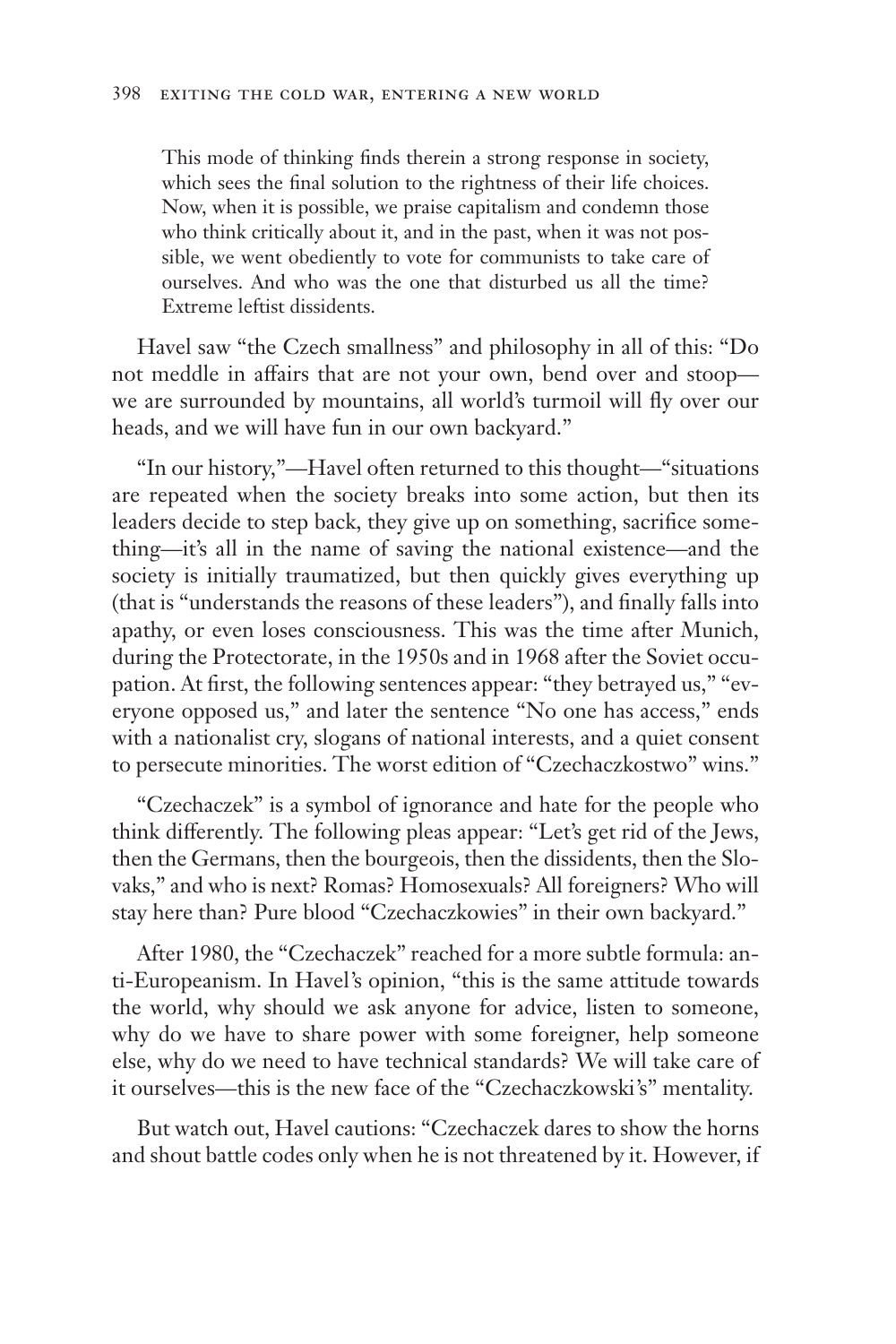he is dealing with a powerful opponent, he pulls his tail in and becomes servile."

This is how Havel revealed the "Czechaczkowski's" vision of the mob.

\* \* \*

Today, after thirty years, we are witnessing a crisis of democratic ideas in Europe and in the world. The symbol of this crisis is Brexit and Salvini, Trump and Putin, Orbán and Kaczyński, and the enemies of the European Union in France and Germany. There are various reasons for this shift from democracy to the musty past of nationalism. It is an identity crisis related to globalization and a crisis of thinking about the future; it is a deficit of democratic procedures and customs; it is the theatralization and tabloidization of political life. The answer to this axiological vacuum is the conviction about the defeat of "demo-liberalism," the conviction that nationalism and populism offer a special national path, dangerously similar to the 1930s. Resentments, frustrations and complexes all served to unleash xenophobia against the refugees.

When in opposition, populism and nationalism serve as tools in the power struggle. The cliché about "rising from one's knees" is a clever catchphrase for a ruthlessly conceived sense of nationality of a nationalist. On the other hand, the nationalists and populists who gain power reach for the same clichés to divert attention from the problems related to corruption, destruction of the rule of law, and terrible foreign policy. At that time, enemies in other countries can easily be found (Soros!), and the government is replaced by the special services operations and manipulation of human anxiety.

A Polish psychologist, a participant in many protest actions in the defense of the constitution, civil liberties and the women's rights, says emphatically: "there can be no compromise with the neo-fascists. This is a cruel, inhuman—and forbidden—ideology which was hidden in a plush case in Poland. It is believed that until it uses large-scale violence, it can exist on a par with other ideologies. In no way this is true. I want to take off this case and reveal: look, hence the racism in its pure form, hence the destroying hatred. There is no place in the common space for these views ... You cannot call for hatred on racial grounds, and if you do, you are outside of a civilized society and you have to feel this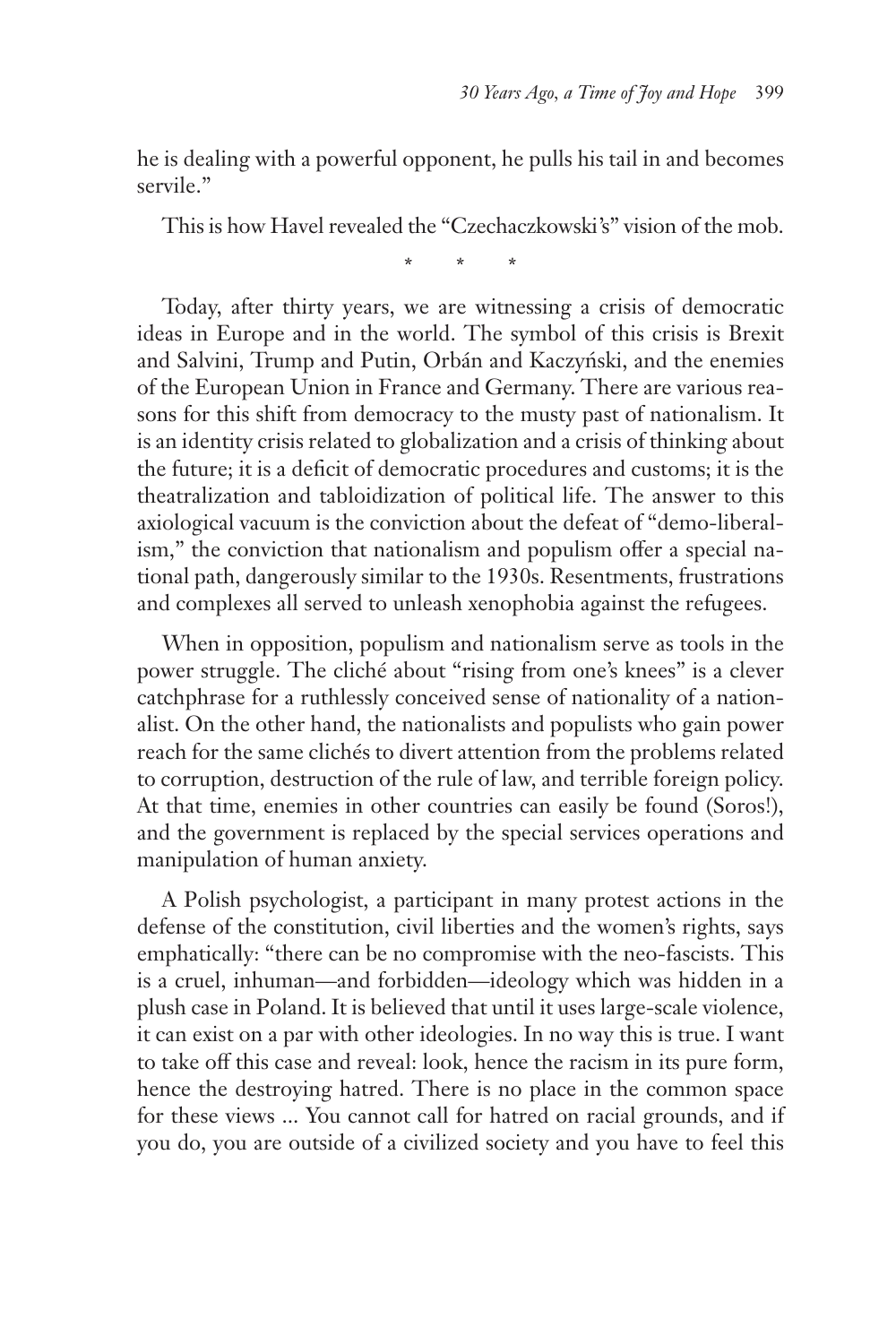rejection. There are more and more fascists because they have a sense of impunity."

In turn, a well-known and popular musician says:

"We live in times of widespread destruction. Destruction of people, their achievements, authority, destruction of historical truth, and of putting lies into circulation. The freedom of thought is destroyed, the views are destroyed and removed, and so are the works of art and their authors. Today in Poland, there is no form that has been intact or a social group that has not been abused."

Even if these are exaggerated opinions, they should be considered seriously. They are telling and symbolizing something important to us.

\* \* \*

Today the future seems hazy and unclear. Therefore, in conclusion, I would like to present opinions that indicate possible perspectives for a political debate.

Marie Le Pen explained to the French people: "the French were stripped of patriotism, we suffered in silence, but we were not allowed to love our country."

This grim idiocy, aimed for fools who are able to believe that black is white, shows quite well that the disease suffered by such countries as Poland and Hungary, has universal dimensions. All the more so, the French people also need to recall the differences between de Gaulle's patriotism and the patriotism of Petain and Laval. It seems that Le Pen's dream is a France composed of obedient and barracked French Frenchmen, who repeat stupid phrases and are completely liberated from the enslavement by the spirit of Pascal, Montesquieu, Diderot, as well as Camus or Bernanos. A France like this would be very sad, but I do not believe that it will get to this. The society of people who are devoid of will, passive and conformist towards any power, devoid of creative power and doomed to the fate of the infantile-Sołdacka community—no, no one can imagine such a France. France infected the world with freedom and this virus of freedom can no longer be stuffed back inside a bottle.

Liu Xiaobo, the Chinese defender of human rights, participant of protests in Tiananmen Square in 1989, literary critic and essayist, final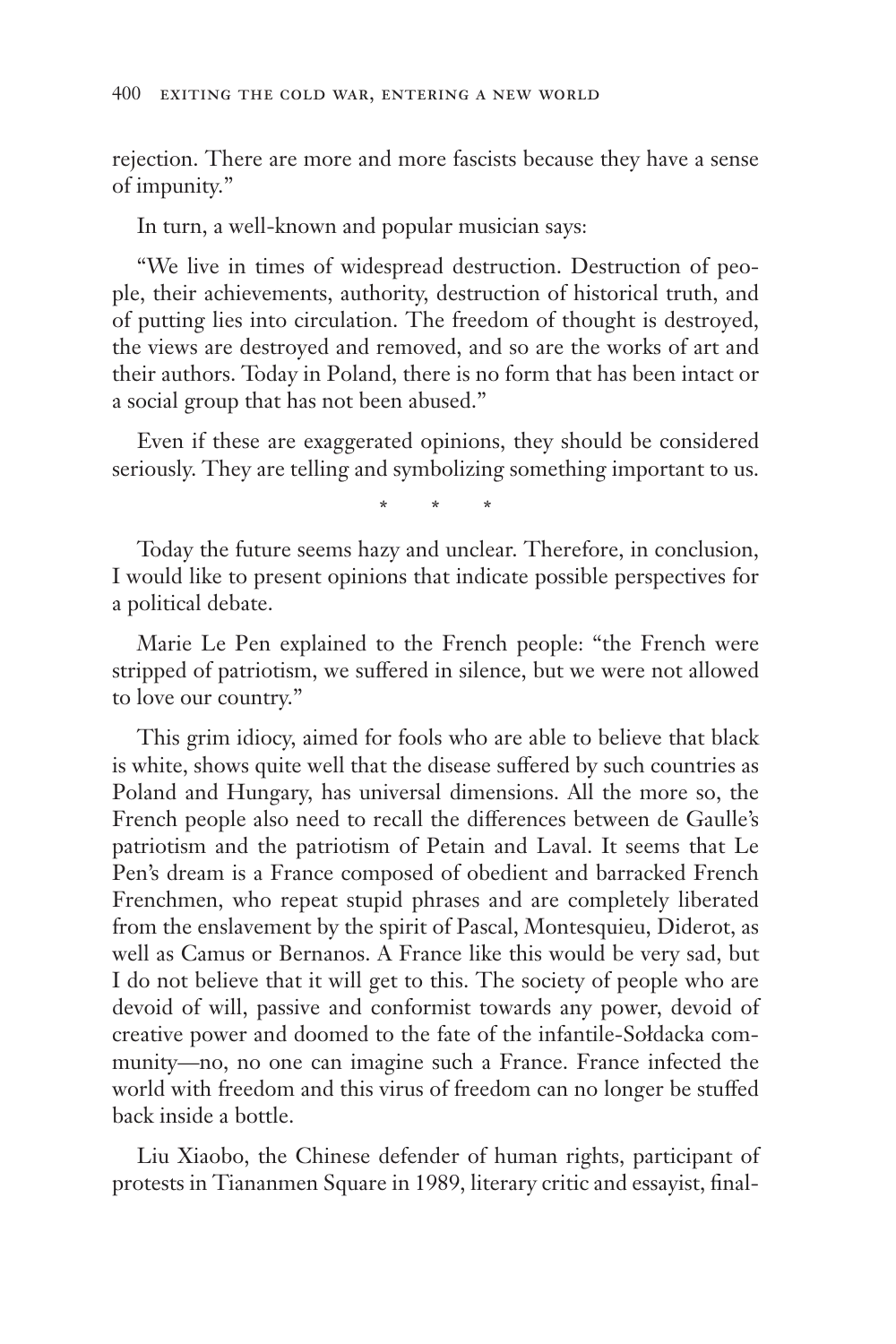ly the Nobel Prize laureate imprisoned and held in prison until he lost his war with inexorable cancer disease, and released two days before his death so he could die outside of prison, spoke at his trial, looking in the eyes of judges who were not judges but cruel officers of the regime:

I look forward to the day when my country will become the land of a free zone where the words of each citizen will be treated with equal attention. It is on this earth that various values, ideas, denominations and political beliefs will both compete for each other and peacefully coexist. Here, the views of the majority, as well as the minorities, will be equally guaranteed, and the views incompatible with the government will receive full respect and protection. All political views under the sun will be sent here by citizens, so that they can choose among them, every citizen will be able to express their political views without any fear, and because of differences, no political persecution will happen to them. I seriously much hope that in an endless string of literary inquisitions, I will be their last victim, and from that moment on no one will ever be condemned for a word.

Freedom of expression is the foundation of human rights, the core of human nature, and the source of truth. An attack on the free speech is a violation of human rights, suppression of human nature, and concealment of truth.

Thirty years after the fall of the Berlin Wall, in a world ruled by a Chinese leader who resembles a cruel emperor of the Mandarin era, in the world of Putin and Trump, in the world of Erdoğan, Orbán, and Kaczyński, I cannot add much to these daring words, which are imbued with dignity and truth.